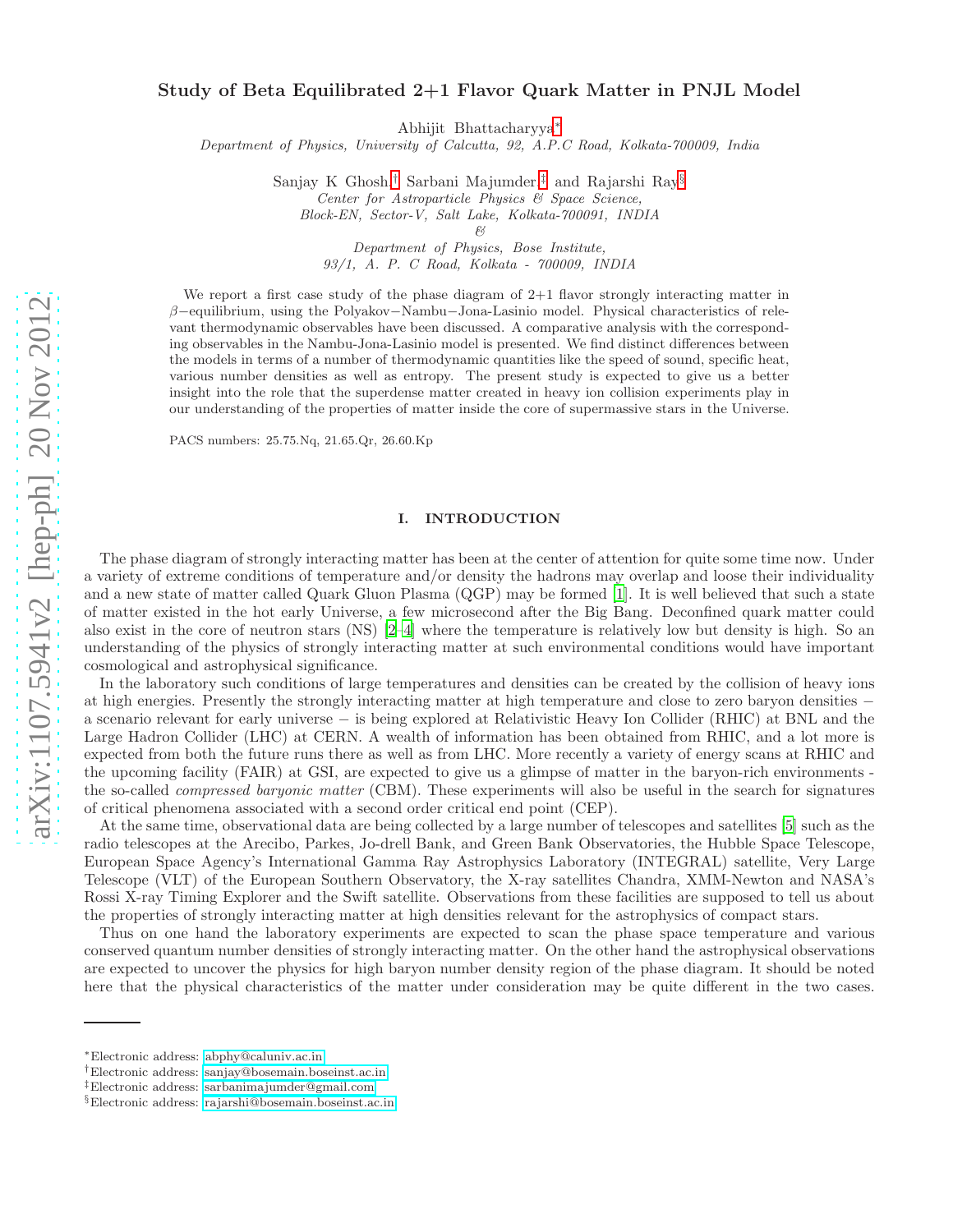The time-scale of the dynamics of heavy-ion experiments is so small that only strong interactions may equilibrate thermodynamically. While the dynamics in the astrophysical scenario is slow enough to allow even weak interactions may equilibrate. Thus a question naturally arises − to what extent can laboratory experiments be used to infer about the compact star interiors? The aim of this paper is to address this question at a preliminary level from the characteristics of the " $\beta$ -equilibrated" phase diagrams.

One should be able to study the properties of systems described above from first principles using Quantum Chromodynamics (QCD), which is the theory of strong interactions. However, QCD is highly non-perturbative in the region of temperature and density that we are interested in. The most reliable way to analyze the physics in this region of interest is to perform a numerical computation of the lattice version of QCD (Lattice QCD). The scheme is robust but numerically costly. Moreover, there are problems in applying this scheme for the systems having finite baryon density. Thus it has become a common practice to study the physics of strongly interacting matter under the given conditions using various QCD inspired effective models.

Until now various quark models, such as, different versions of the MIT bag model [\[6,](#page-10-4) [7\]](#page-10-5), the color-dielectric model [\[8,](#page-10-6) [9](#page-10-7)] and different formulations of the NJL model [\[10,](#page-10-8) [11](#page-10-9)] have been used to study the NS structure. Despite the similarity of the results on the value of the maximum NS mass, the predictions on the NS configurations can differ substantially from model to model. The most striking difference is in the quark matter content of the NS, which can be extremely large in the case of EOS related to the MIT bag model or the color-dielectric model, but it is vanishingly small in the case of the original version of the NJL model [\[10,](#page-10-8) [12\]](#page-10-10). In the case of NJL model it turns out that, as soon as quark matter appears at increasing NS mass, the star becomes unstable, with only the possibility of a small central region with a mixed phase of nucleonic and quark matter. This may be a result of the lack of confinement in NJL model. In fact an indirect relationship between confinement and NS stability has been found in a study using NJL model with density dependent cut-off [\[13](#page-10-11)]. Hence it is important to study the EOS from the Polyakov−Nambu−Jona-Lasinio (PNJL) model [\[14](#page-10-12)[–16\]](#page-10-13), where a better description of confinement has been incorporated through Polyakov loop mechanism. Moreover, a comparison with NJL model might be helpful in understanding the role of Polyakov loop at high chemical potential.

A detailed study of 2+1 flavor strong interactions have been done by some of us using the PNJL model. The general thermodynamic properties along with the phase diagram [\[17\]](#page-10-14), as well as details of fluctuation and correlations of various conserved charges [\[18](#page-10-15)] have been reported. Here we extend the work by including  $\beta$ −equilibrium into the picture. In the context of NJL model such a study was done earlier in [\[19,](#page-10-16) [20](#page-10-17)]. The properties of pseudoscalar and neutral mesons have been studied in finite density region within the framework of 2+1 flavor NJL model in  $\beta$ -equilibrium[\[21](#page-10-18), [22](#page-10-19)].

We investigate and compare different properties of the NJL and PNJL models in the  $T-\mu_B$  plane. The specialization of these studies to the possible dynamical evolution of NS and/or CBM created in heavy-ion collisions will be kept as a future excersize.

The paper is organized as follows. In section [II](#page-1-0) we discuss our model. In section [III](#page-3-0) we calculate different thermodynamic properties and present our result and finally we conclude in section [IV.](#page-9-0)

# <span id="page-1-0"></span>II. FORMALISM

The supermassive compact objects like neutron stars are born in the aftermath of supernova explosions. The initial temperature of a new born NS can be as high as  $T \sim 100$  MeV. For about one minute following its birth, the star stays in a special proto-neutron star state: hot, opaque to neutrinos, and larger than an ordinary NS (see, e.g., [\[23,](#page-10-20) [24](#page-10-21)] and references therein). Later the star becomes transparent to neutrinos generated in its interior. It cools down gradually, initially through neutrino emission ( $t \le 10^5$  years) and then through the emission of photons ( $t \ge 10^5$  years) [\[25\]](#page-10-22), and transforms into an ordinary NS. The weak interaction responsible for the emission of these neutrinos eventually drive the stars to the state of  $\beta$ -equilibrium along with the imposed condition of charge neutrality.

The mass, radius and other characteristics of such a star depend on the equation of state (EOS), which in turn, is determined by the composition of the star [\[26](#page-10-23)]. The possible central density of a compact star may be high enough for the usual neutron-proton matter to undergo a phase transition to some exotic forms of strongly interacting matter. Some of the suggested exotic forms of strongly interacting matter are the hyperonic matter, the quark matter, the superconducting quark matter etc. If there is a hadron to quark phase transition inside the NS, then all the characteristics of the NS will depend on the nature of the phase transition [\[27,](#page-10-24) [28\]](#page-10-25).

Furthermore, there have been suggestions that the strange quark matter, containing almost equal numbers of u, d and s quarks, may be the ground state of strongly interacting matter (see [\[29\]](#page-11-0) and references therein). If such a conjecture is true, then there is a possibility of the existence of self-bound pure strange stars as well. In fact, the conversion of NS to strange star may really be a two step process [\[30\]](#page-11-1). The first process involves the deconfinement of nuclear to two-flavor quark matter; the second process deals with the conversion of excess down quarks to strange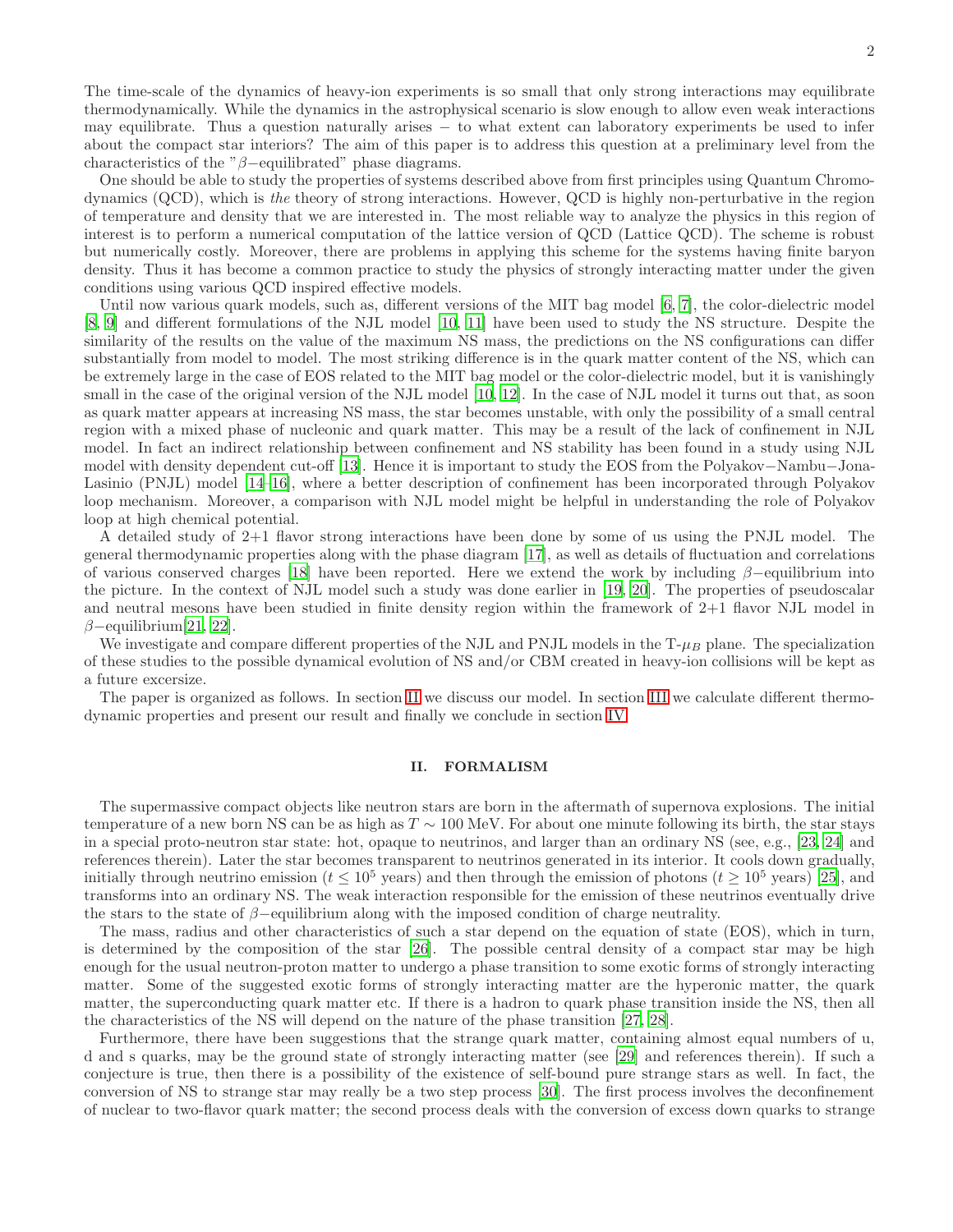quarks resulting into a  $\beta$ -equilibrated charge neutral strange quark matter. There are several mechanisms by which the conversion of strange quark may be triggered at the center of the star [\[31,](#page-11-2) [32](#page-11-3)]. The dominant reaction mechanism by which the strange quark production in quark matter occurs is the non-leptonic weak interaction process [\[33](#page-11-4)]

$$
u_1 + d \leftrightarrow u_2 + s \tag{1}
$$

Initially when the quark matter is formed,  $\mu_d > \mu_s$ , and the above reaction converts excess d quarks to s quarks. But in order to produce chemical equilibrium the semileptonic interactions,

$$
d(s) \to u + e^- + \bar{\nu}_e \tag{2}
$$

$$
u + e^- \to d(s) + \nu_e \tag{3}
$$

play important role along with the above non-leptonic interactions. These imply the  $\beta$ -equilibrium condition  $\mu_d = \mu_u + \mu_e + \mu_{\bar{\nu}}$ ; and  $\mu_s = \mu_d$ .

Actually, the only conserved charges in the system are the baryon number  $n_B$  and the electric charge  $n_Q$ . Since we are assuming neutrinos to leave the system, lepton number is not conserved [\[10](#page-10-8)]. Strange chemical potential  $\mu_S$  is zero because strangeness is not conserved. So two of the four chemical potentials  $(\mu_u, \mu_d, \mu_s$  and  $\mu_e)$  are independent. In terms of the baryon chemical potential  $(\mu_B)$ , which is equivalent to the quark chemical potential  $(\mu_q=\mu_B/3)$ , and the charge chemical potential  $(\mu_Q)$  these can be expressed as,  $\mu_u = \mu_q + \frac{2}{3}\mu_Q$ ;  $\mu_d = \mu_q - \frac{1}{3}\mu_Q$ ;  $\mu_s = \mu_q - \frac{1}{3}\mu_Q$ ;  $\mu_e = -\mu_Q$ . These conditions are put as constraints in the description of the thermodynamics of a given system through the PNJL model.

The thermodynamic potential of 2+1 flavor PNJL model for non-zero quark chemical potential is [\[17\]](#page-10-14)

$$
\Omega = \mathcal{U}'[\Phi, \bar{\Phi}, T] + 2g_S \sum_{f=u,d,s} \sigma_f^2 - \frac{g_D}{2} \sigma_u \sigma_d \sigma_s - 6 \sum_{f=u,d,s} \int_0^{\Lambda} \frac{d^3 p}{(2\pi)^3} E_f \Theta(\Lambda - |\bar{p}|)
$$
  

$$
- 2T \sum_{f=u,d,s} \int_0^{\infty} \frac{d^3 p}{(2\pi)^3} \ln \left[ 1 + 3(\Phi + \bar{\Phi}e^{-\frac{(E_f - \mu_f)}{T}}) e^{-\frac{(E_f - \mu_f)}{T}} + e^{-3\frac{(E_f - \mu_f)}{T}} \right]
$$
  

$$
- 2T \sum_{f=u,d,s} \int_0^{\infty} \frac{d^3 p}{(2\pi)^3} \ln \left[ 1 + 3(\bar{\Phi} + \Phi e^{-\frac{(E_f + \mu_f)}{T}}) e^{-\frac{(E_f + \mu_f)}{T}} + e^{-3\frac{(E_f + \mu_f)}{T}} \right]
$$
(4)

where,  $\sigma_f = \langle \bar{\psi}_f \psi_f \rangle$  and  $E_f = \sqrt{p^2 + M_f^2}$  with,  $M_f = m_f - 2g_S \sigma_f + \frac{g_D}{2} \sigma_{f+1} \sigma_{f+2}$ .

The effective potential  $\mathcal{U}'(\Phi, \vec{\Phi}, T)$  is expressed in terms of the traced Polyakov loop  $\Phi = (\text{Tr}_c L)/N_c$  and its (charge) conjugate  $\bar{\Phi} = (\text{Tr}_c L^{\dagger})/N_c$ , where L is a matrix in color space given by,  $L(\vec{x}) = \mathcal{P} \exp \left[-i \int_0^{\beta} d\tau A_4(\vec{x}, \tau)\right]$ , where  $\beta = 1/T$  is the inverse temperature and  $A_4 = A_4^a \lambda_a$ ,  $A_4^a$  being the temporal component of the Eucledian gluon field and  $\lambda_a$  are the Gell-Mann matrices with adjoint color indices  $a = 1, \dots, 8$ . Assuming a constant  $A_4^a$  and the  $A_i$ 's to be zero for  $(i = 1, 2, 3)$ ,  $\Phi$  and its conjugate  $\bar{\Phi}$ , are treated as classical field variables in PNJL model. The temperature dependent effective potential  $\mathcal{U}'(\Phi, \bar{\Phi}, T)$  is so chosen to have exact  $Z(3)$  center symmetry and is given by,

$$
\frac{\mathcal{U}'(\Phi,\bar{\Phi})}{T^4} = \frac{\mathcal{U}(\Phi,\bar{\Phi})}{T^4} - \kappa \ln[J(\Phi,\bar{\Phi})],\tag{5}
$$

where,

$$
\frac{\mathcal{U}\left(\Phi,\bar{\Phi},T\right)}{T^4} = -\frac{b_2\left(T\right)}{2}\bar{\Phi}\Phi - \frac{b_3}{6}\left(\Phi^3 + \bar{\Phi}^3\right) + \frac{b_4}{4}\left(\bar{\Phi}\Phi\right)^2\tag{6}
$$

with  $b_2(T) = a_0 + a_1 \left(\frac{T_0}{T}\right) + a_2 \left(\frac{T_0}{T}\right)^2 + a_3 \left(\frac{T_0}{T}\right)^3$ , and  $J[\Phi, \bar{\Phi}] = (27/24\pi^2)(1 - 6\bar{\Phi}\Phi + 4(\bar{\Phi}^3 + \Phi^3) - 3(\bar{\Phi}\Phi)^2)$  is the Vandermonde determinant. A fit of the coefficients  $a_i$ ,  $b_i$  is performed to reproduce the pure-gauge Lattice data and  $T_0 = 270$  MeV is adopted in our work. Finally  $\kappa = 0.2$  is used which gives reasonable values for pressure for the temperature range used here at zero baryon density as compared to full Lattice QCD computations.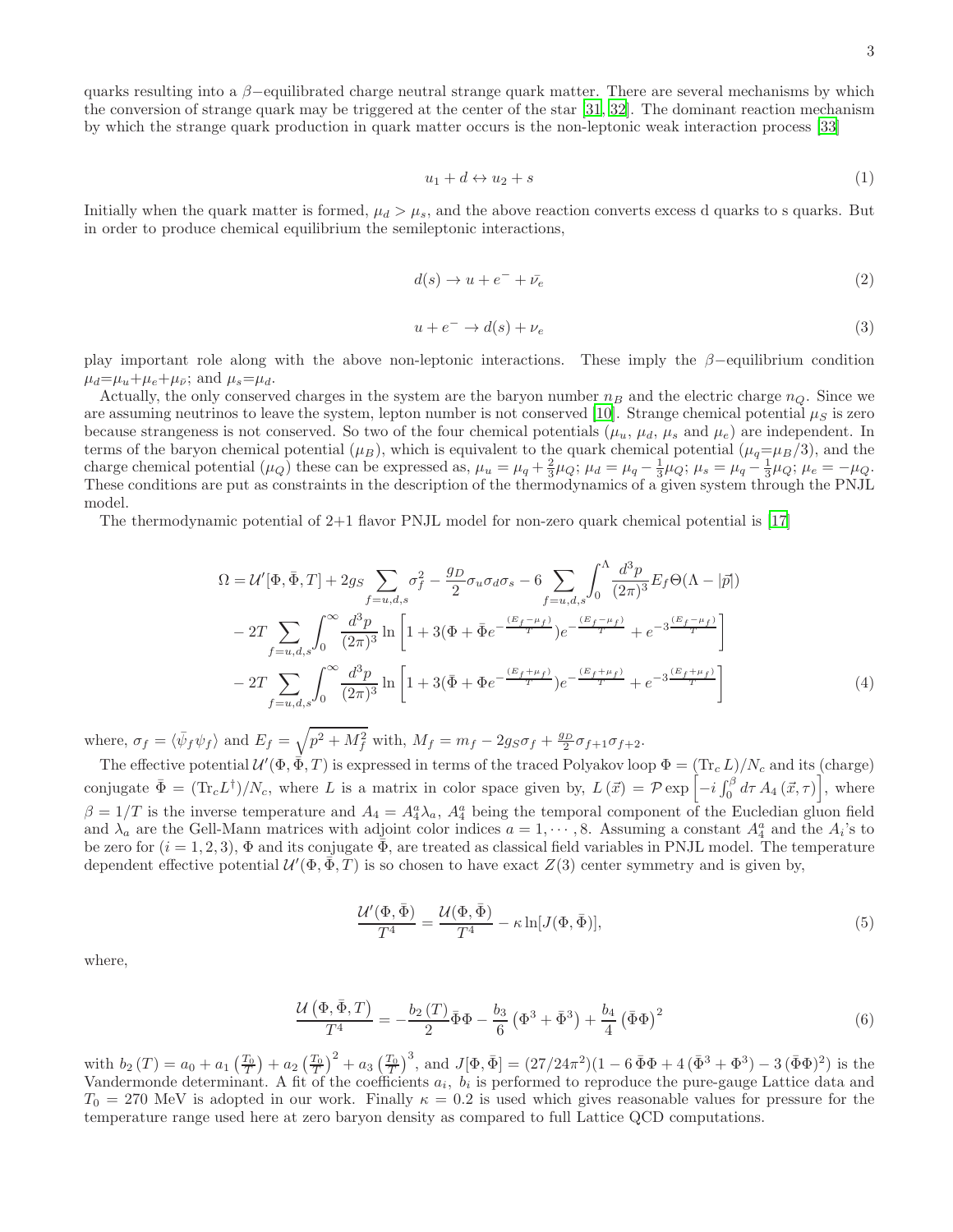For simplicity, electrons are considered as free non-interacting fermions [\[10](#page-10-8)] and the corresponding thermodynamic potential is,

$$
\Omega_e = -\left(\frac{\mu_e^4}{12\pi^2} + \frac{\mu_e^2 T^2}{6} + \frac{7\pi^2 T^4}{180}\right) \tag{7}
$$

where,  $\mu_e$  is the electron chemical potential.

### <span id="page-3-0"></span>III. RESULTS AND DISCUSSIONS

The thermodynamic potential  $\Omega$  is extremised with respect to the scalar fields under the condition  $\mu_d=\mu_u+\mu_e$  and  $\mu_s=\mu_d$ . The equations of motions for the mean fields  $\sigma_u$ ,  $\sigma_d$ ,  $\sigma_s$ ,  $\Phi$  and  $\Phi$  for any given values of temperature T, quark chemical potential  $\mu_q$  and electron chemical potential  $\mu_e$  are determined through the coupled equations,

<span id="page-3-2"></span>
$$
\frac{\partial \Omega}{\partial \sigma_u} = 0, \quad \frac{\partial \Omega}{\partial \sigma_d} = 0, \quad \frac{\partial \Omega}{\partial \sigma_s} = 0 \quad \frac{\partial \Omega}{\partial \Phi} = 0, \quad \frac{\partial \Omega}{\partial \bar{\Phi}} = 0.
$$
\n(8)



<span id="page-3-1"></span>FIG. 1: Constituent quark masses as functions of  $\mu_q$  for (a)  $\mu_e = 0$  MeV and (b)  $\mu_e = 40$  MeV, at  $T = 50$  MeV.

In Fig[.1,](#page-3-1) we show the typical variation of constituent quark masses as a function of  $\mu_q$ , for two representative values of electron chemical potential  $\mu_e = 0$  MeV and  $\mu_e = 40$  MeV, with a fixed temperature  $T = 50$  MeV. At this temperature, both  $m_u$  and  $m_s$  in the PNJL model, show a discontinuous jump at around  $\mu_q = 350$  MeV indicating a first order phase transition. The jump in  $m_s$  is smaller, and is actually a manifestation of chiral transition in the two flavor sector, arising due to the coupling of the strange condensate to the light flavor condensates. On the other hand in the NJL model the quark masses show a smooth variation at this temperature, indicating a crossover. It is important to note that the constituent mass of the strange quark goes down to the current mass at a larger  $\mu_q$  in both the models, leading to sort of a second crossover at around  $\mu_q = 500$  MeV. This will have important implications for some of the thermodynamic observables as we discuss below.

The phase diagrams for NJL and PNJL models are obtained from the behavior of the mean fields, and are shown in Fig. [2\(a\)](#page-4-0) and Fig. [2\(b\)](#page-4-1) for  $\mu_e = 0$  MeV and  $\mu_e = 40$  MeV respectively. As is evident from the figures, the broad features of the phase diagrams remain same in all cases. The difference between the NJL and PNJL models arise mainly due to the Polyakov loop, whose presence is primarily responsible for raising the transition/crossover temperature in the PNJL model. Thus the CEP for PNJL model occurs at slightly higher T and lower  $\mu_q$  compared to NJL model. Note that the phase diagram with  $\mu_e = 0$  MeV is identical to the case without  $\beta$ –equilibrium [\[17\]](#page-10-14). This is because the minimization conditions [\(8\)](#page-3-2) are independent of the electrons except through the  $\beta$ −equilibrium conditions. However this is true only so far as the phase diagram is concerned. Various other physical quantities are found to differ even for  $\mu_e = 0$  as discussed below. For non-zero  $\mu_e$  we find a slight lowering of the temperature for the CEP by about 10 MeV. This is an important quantitative difference between the physics of neutron stars and that of compressed baryonic matter created in the laboratory. It is worth to mention that the CEP we have obtained corresponds to chiral phase transition. Generally in standard QCD phase diagram chiral and deconfinement phase transition are shown by a single boundary. However it was argued and elucidated that the two transition lines in  $T-\mu_B$  plane are distinct [\[34](#page-11-5), [35\]](#page-11-6). In this context we would like to mention that in [\[36\]](#page-11-7) QCD phase diagram has been studied both for isospin asymmetric and symmetric situations, although they have not considered the  $\beta$ - equilibrium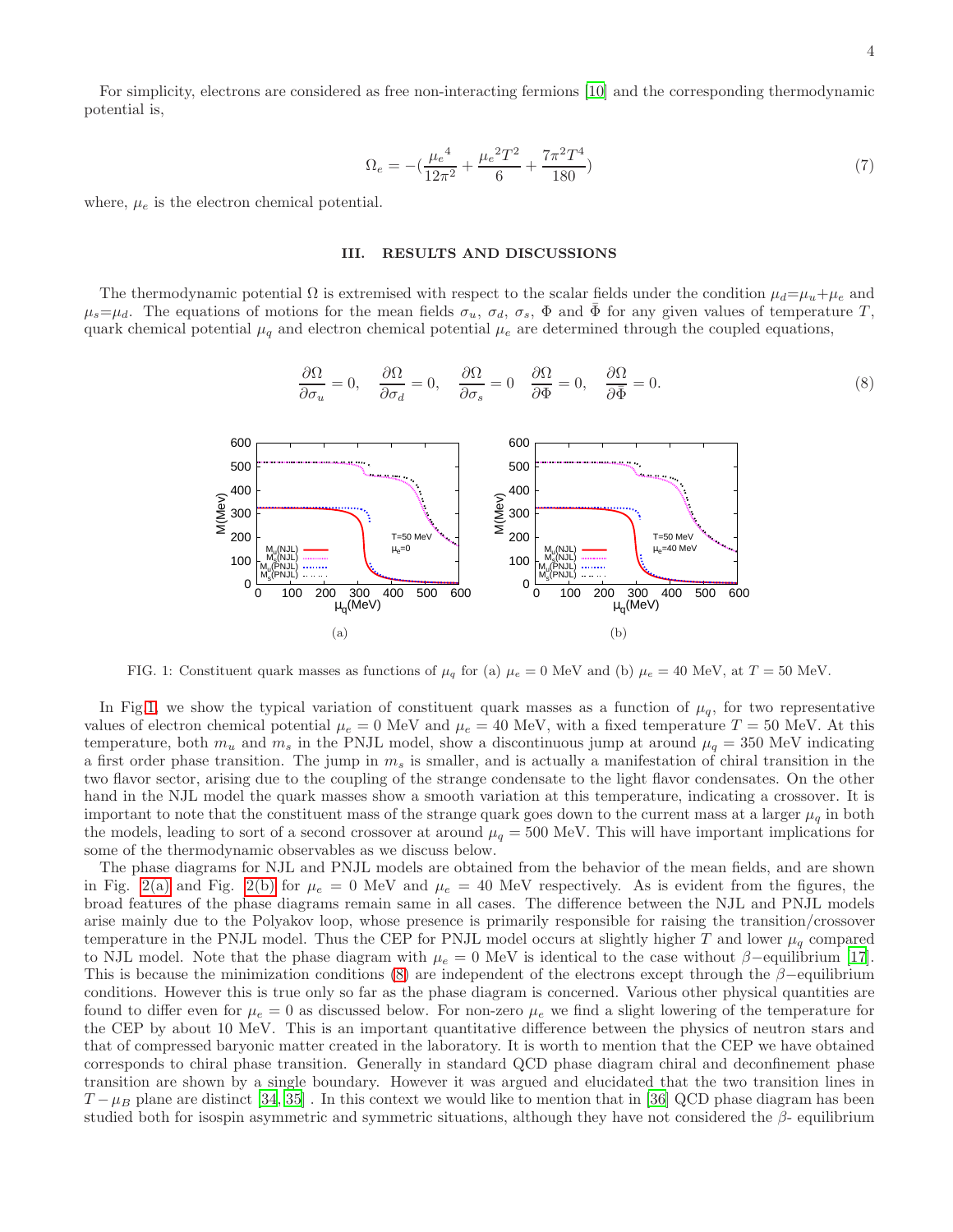<span id="page-4-1"></span><span id="page-4-0"></span>

FIG. 2: Comparison of phase diagram in NJL and PNJL model at  $\beta$ -equilibrium for (a)  $\mu_e=0$ ; (b)  $\mu_e=40$ . The solid circle and square represent the CEP for NJL and PNJL model respectively.

scenario. The authors used a two equation of state model, non-linear Walecka model to describe hadronic sector and (P)NJL model for quark sector. It has been shown in [\[36\]](#page-11-7) that CEP remain unaffected by the isospin asymmetry and the authors found it to be quite generic for a two EOS model.

<span id="page-4-2"></span>

<span id="page-4-3"></span>FIG. 3: (a) Equation of state and (b) isentropic speed of sound, for NJL and PNJL models at  $T = 50$  MeV.

The system under investigation can be characterized primarily by the behavior of the EOS. Generally for a many body system, increase in pressure at large densities is indicative of a repulsive behavior of the interaction at large densities (large  $\mu_q$ ) or short distances and an attractive nature at larger distances or lower densities [\[37,](#page-11-8) [38\]](#page-11-9). Consequentially the energy density will show similar behavior. The resulting EOS given by the variation of pressure  $P$  with energy density  $\epsilon$ , is shown in Fig. [3\(a\)](#page-4-2) at  $T = 50$  MeV, for both NJL and PNJL models, for the two representative electron chemical potentials. Here again for the PNJL model there exists a discontinuity due to a first order nature of the transition, whereas for NJL model the EOS is smooth. Beyond this region a smaller steepening in  $\epsilon$  is visible, that occurs due to second crossover feature noted above as the strange quark condensate starts to melt. A possible implication for this small surge may be that in a strange quark star, at a given central density, the pressure would be somewhat lesser than the situation without this surge.

Generally, the EOS can be used to study the dynamics of neutron star and that of heavy-ion collisions through the respective flow equations. The main differences would be due to the presence of β−equilibrium and the back reaction of the non-trivial space-time metric on the EOS for neutron stars. Such a comprehensive comparative study will be taken up in a later work.

In Fig. [3\(b\),](#page-4-3) the variation of the isentropic speed of sound squared  $c_s^2 = \partial P/\partial \epsilon$  is plotted against  $\mu_q$  at  $T = 50$ MeV. In the NJL model the  $c_s^2$  starts from a non-zero value, steadily decreases and then shows a sharp fall around the crossover region at  $\mu_q \sim 320$  MeV. This is followed by a sharp rise, a dip and then approaches the ideal gas value of 1/3. In contrast the  $c_s^2$  in the PNJL model starting from the ideal gas value remains almost constant up to  $\mu_q \sim 200$ MeV and then falls sharply to almost zero. This is followed by a discontinuous jump, a similar dip at  $\mu_q \sim 500 \text{ MeV}$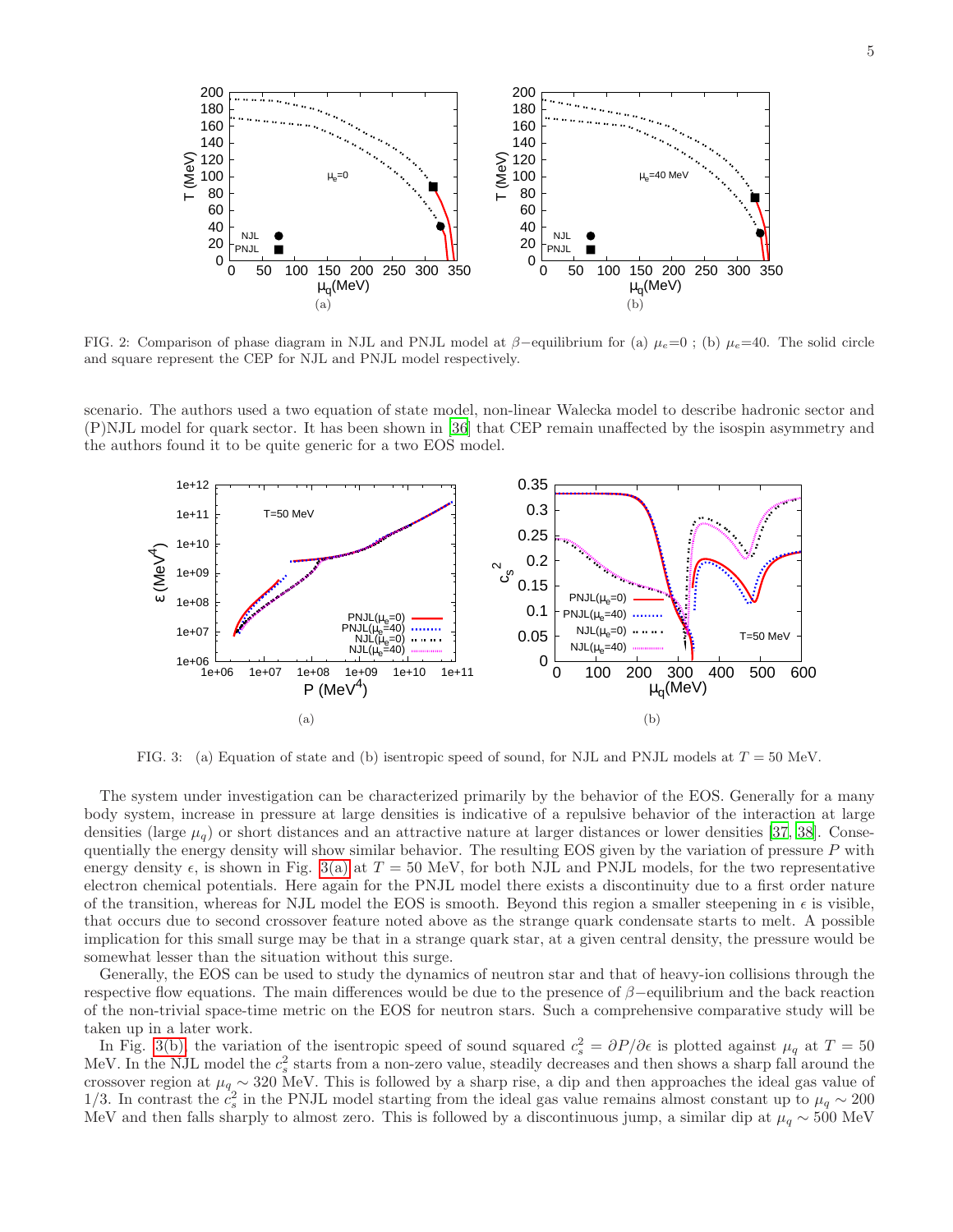and a gradual approach to a non-zero value quite different from the ideal gas limit.

The difference at  $\mu_q = 0$  MeV occurs specifically due to the Polyakov loop which suppresses any quark-like quasiparticles. As a result the  $c_s^2$  is completely determined by the ideal electron gas. On the other hand those quasi-particles with heavy constituent masses tend to lower the  $c_s^2$  in the NJL model. The difference at the transition region is again mainly due to the discontinuous phase transition in PNJL model which leads to  $c_s^2$  almost going down to zero, and a crossover in the NJL model where  $c_s^2$  is small but non-zero. In [\[39\]](#page-11-10) it was noted that for two conserved charges, pressure is not constant any more in the mixed phase, rather its variation becomes slower, resulting in a smaller but non-zero speed of sound. In our computation though we do not find  $c_s^2$  exactly equal to zero, but to confirm such an effect we need a full space-time simulation of the mixed phase through the process of bubble nucleation which is beyond the scope of the present work.

In both the models the dip around  $\mu_q = 500$  MeV arises due to the behavior of the strange quark condensate as discussed earlier. If it were possible to achieve such extremely high densities in heavy-ion experiments, then such a dip would slow down the flow and would result in a larger fire ball life time. At even higher  $\mu_q$  the  $c_s^2$  in NJL model approaches the free field limit quite fast but in the PNJL model it still remains quite low due to the non-trivial interaction brought in by the Polyakov loop. It would be interesting to study the implication of slow speed of sound inside the core of a neutron star.

<span id="page-5-0"></span>

<span id="page-5-1"></span>FIG. 4: (a) Variation of compressibility  $\kappa$  with  $\mu_q$ . The peak around  $\mu_q = 500$  MeV is shown in the inset where  $\kappa$  represents the compressibility in both NJL and PNJL models. (b) Variation of specific heat scaled by its Stefan Boltzmann value.

Commensurate with the relative stiffening of the equation of state we find that the compressibility  $\kappa = \frac{1}{n_q^2} \left( \frac{\partial n_q}{\partial \mu_q} \right)$  $\frac{\partial n_q}{\partial \mu_q}\bigg)$  $\overline{T}$ , where  $n_q$  is the quark number density, behaves accordingly. While  $\kappa$  in the NJL model is found to be higher than that of the PNJL model in the hadronic phase, it is just the opposite in the partonic phase as shown in Fig.  $4(a)$ . In the NS scenario this would mean that the core of the star would be much softer compared to the crust if described by the PNJL model rather than the NJL model.

The variation of the specific heat  $C_V = T\left(\frac{\partial s}{\partial T}\right)_V$ , where  $s = \left(\frac{\partial P}{\partial T}\right)$  is the entropy density of the system, is shown in Fig. [4\(b\).](#page-5-1) For a crossover (here in NJL model) the specific heat shows a peak. For a first order transition (here in the PNJL model) the  $C_V$  is discontinuous. Also we see that the specific heat in the PNJL model is lower than that in the NJL model for a general variation of  $\mu_q$  and  $\mu_e$ . A system described by the PNJL model is thus less susceptible to changing temperature than that described by the NJL model.

The variation of compressibility and specific heat shown here also captures the signature of a phase transition in the PNJL model and a crossover in the NJL model. Both compressibility as well as specific heat are second derivatives of  $\Omega$  and represent respectively the quark number fluctuations and energy fluctuations [\[37](#page-11-8)]. Discontinuity in compressibility as well as specific heat indicates a first order phase transition for the PNJL model. At  $\mu_q \sim 500$ MeV, both the models exhibit a small peak due to the onset of melting of the strange quark condensate.

We now consider the net charge density given by  $n_Q = \frac{2}{3}n_u - \frac{1}{3}n_d - \frac{1}{3}n_s - n_e$ , where the number density of individual quarks and electrons are obtained from the relations,  $n_u = \frac{\partial \hat{\Omega}}{\partial \mu_u}$ ,  $n_d = \frac{\partial \Omega}{\partial \mu_d}$ ,  $n_s = \frac{\partial \Omega}{\partial \mu_s}$ , and  $n_e = \frac{\partial \Omega_e}{\partial \mu_e}$ . For  $\mu_e = 0$ ,  $n_e = 0$  and we have  $n_u = n_d$ . At large  $\mu_q$ , the number density  $n_s$  of strange quarks become almost equal to the light quark number densities as the constituent masses of strange quarks are reduced significantly. So the net charge density  $n_Q$  will be close to zero and the system will become charge neutral asymptotically as shown in Fig. [5\(a\).](#page-6-0) At small  $\mu_q$ ,  $n_Q \ll 1$  as the individual number densities themselves are exceedingly small. In fact this feature continues till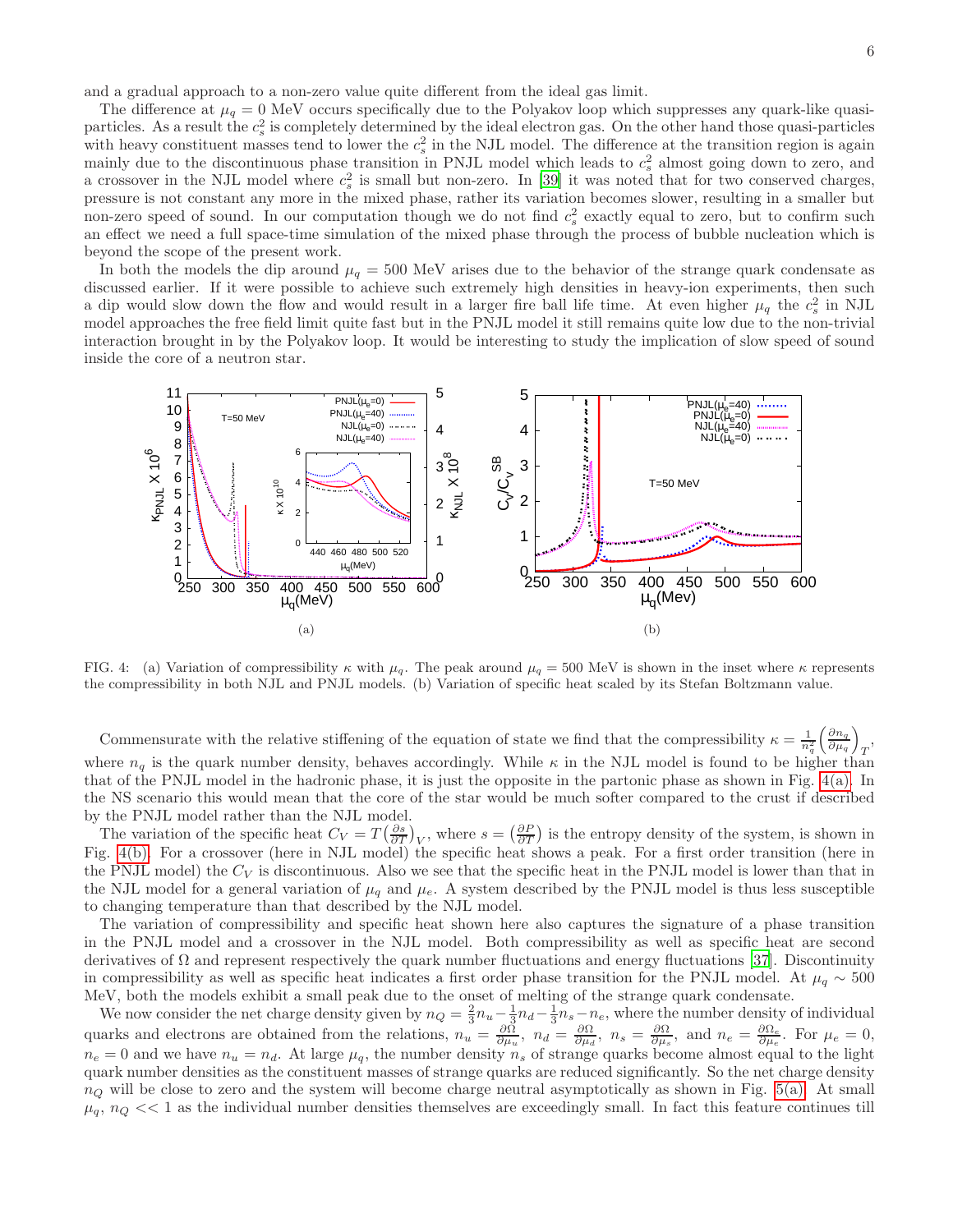<span id="page-6-0"></span>

FIG. 5: Total charge and quark number densities scaled by  $T^3$  as a function of quark chemical potential in the PNJL model

the transition region where the light constituent quark masses drop sharply giving rise to non-zero number densities. Therefore  $n_Q$  shows a non-monotonic behavior, rising from almost zero it reaches a maxima at certain  $\mu_q$  determined mainly by the melting of the strange quark condensate and thereafter decreases steadily towards zero.

For higher  $\mu_e$ , charge neutral configuration is possible even at non-zero moderate values of  $\mu_q$ . For small  $\mu_q$ , it is the  $n_e$  which dominates and keeps  $n_Q$  negative. As soon as  $n_u$  becomes large with increasing  $\mu_q$ ,  $n_Q$  goes through zero and becomes positive. Now since  $\mu_s$  and  $\mu_d$  are greater than  $\mu_u$  due to  $\beta$ –equilibrium, both  $n_s$  and  $n_d$  start to grow faster with the increase of  $\mu_q$ . Finally at some  $\mu_q$  the net charge becomes zero due to the mutual cancellation of  $n_u$ ,  $n_d$ , and  $n_s$ , and thereafter it remains negative for higher  $\mu_q$  as d and s quarks overwhelms the positively charged u quark. The electron number density is fixed for a fixed value of  $\mu_e$  and T, and it is negligible compared to the quark number densities at high  $\mu_q$ . The behavior of  $n_Q$  is similar for both PNJL and NJL model though the actual values of the various chemical potentials for the charge neutrality conditions vary.



<span id="page-6-1"></span>FIG. 6: Comparison of charge neutral trajectory in NJL and PNJL model at (a)  $\mu_e=10$ ; (b)  $\mu_e=40$ 

Given that one may be interested in the charge neutral condition e.g. in the case of neutron stars, in Fig. [6](#page-6-1) the charge neutral trajectories for NJL model are compared with those of PNJL model along with the phase diagrams. The trajectories are quite interesting in that they are closed ones pinned on to the  $\mu_q$  axis. They start off close to  $\mu_q = M_{vac}$ , the constituent quark mass in the model in vacuum. They make an excursion in the  $T - \mu_q$  plane and join back at a higher  $\mu_q$ . There is a maximum temperature  $T_Q$  up to which the trajectory goes. Beyond this temperature no charge neutrality is possible. Below this temperature we have essentially two values of  $\mu_q$  where charge neutrality occurs. There are significant differences between the contours of NJL and PNJL model in the hadronic phase. However beyond the transition and inside the deconfined region, the differences subside as the Polyakov loop relaxes the confining effect leading to the PNJL model behaving in a similar way to that of the NJL model.

The behavior of the charge neutral contour is highly dependent on  $\mu_e$ . With increasing  $\mu_e$  the contour gradually closes in towards the transition line. For a given T there are two  $\mu_q$  values where charge neutrality is obtained − one on the hadronic side and one on the partonic side. As a result of the closing in of the contour, these two values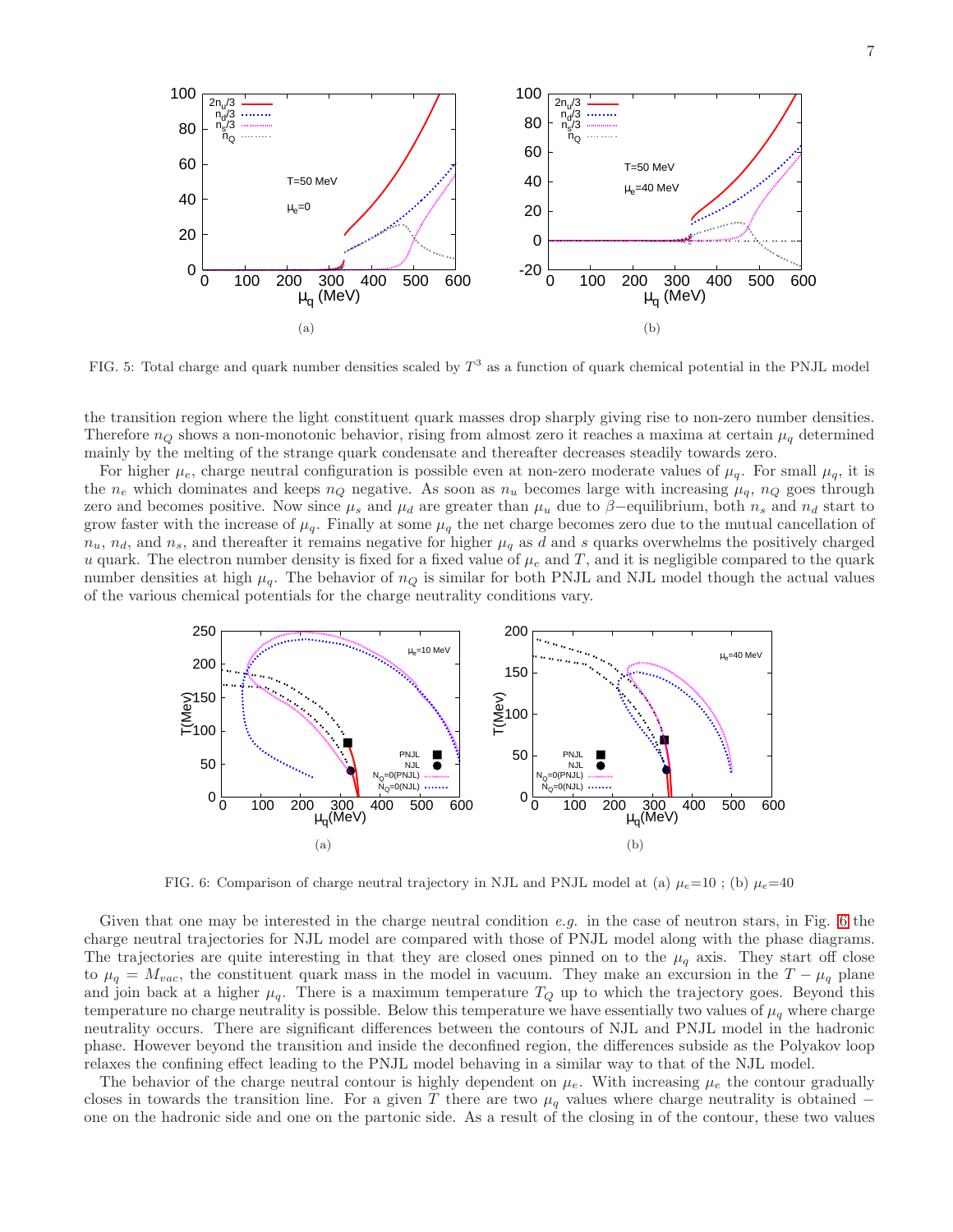come closer to the transition line from opposite sides with increasing  $\mu_e$ . Higher the  $\mu_e$  closer we are to the transition region. Now suppose we are looking for an isothermal evolution of a system, or the isothermal configuration of a system such as the NS. Given the constraint of charge neutrality we would have a varying  $\mu_e$  as the density profile changes. Similarly if  $\mu_e$  is held constant then charge neutrality would not allow the temperature to remain fixed throughout and the evolution would take place along the contours described above. So in general a combination of T and  $\mu_e$  is expected to maintain charge neutrality in a given system. A practical picture of NS which has a profile of low density crust to gradual increase in density to have a highly condensed core would be that there is a complex profile for temperature and  $\mu_e$  inside the NS. In fact if there exist a hadron-parton boundary, it may be either with high temperature or high electron density.



<span id="page-7-0"></span>FIG. 7: The contour of scaled baryon number density  $n_B/n_0$ ; (scaled by normal nuclear matter density) along with phase diagram at  $\mu_e=40$  for (a) NJL model and (b) for PNJL model; (From left  $n_B/n_0 = 0.5, 1, 3, 5, 10$  respectively)

To contemplate this scenario in the light of the baryon densities achieved we plot the contours for constant baryon densities, scaled by the normal nuclear matter density  $(n_0 = 0.15 fm^{-3})$  in Fig. [7](#page-7-0) for  $\mu_e$  =40 MeV. The charge neutral trajectories are also plotted along with the phase boundary. Obviously with increasing baryon (quark) chemical potential baryon density would increase. What is interesting is the fact that high densities can also occur for lower chemical potential if the temperature is higher. For both NJL and PNJL model at and above 3 times nuclear matter density the matter seems to be always in the partonic phase. A little below this density matter may be in partonic phase if it is at high temperature otherwise in the hadronic phase at low temperature. Thus the actual trajectory on the phase diagram would determine whether a hadron-parton boundary in the NS is in the mixed phase or in a state of crossover. Within the range of the charge neutral contour we find the baryon density increasing from a very small value to almost 10 times the normal nuclear matter density. If  $\mu_e$  is increased further the baryon densities would also be much higher for a given  $\mu_q$ . So if we assume local charge neutrality as well as isothermal profile along a hadron-parton phase boundary, the baryon density close to the phase boundary may be too large. On the other hand for reasonable densities close to the phase boundary it would be impossible to maintain local charge neutrality along an isothermal curve. In that case it may be possible that the charge neutrality condition takes the system around the CEP to hold on to a reasonable density in the phase boundary region. This leads us to speculate that the transition in a NS itself may also be a cross-over, quite unlike the picture in most of the studies of NS.

The net strangeness fraction  $(n_s/n_B)$  along with  $n_B/n_0$  is shown in Fig. [8.](#page-8-0) For a given temperature, there is a critical  $\mu_q$  below which there is no net strangeness formation. At the critical  $\mu_q$  a non-zero  $n_s/n_B$  occurs depending on the T. This strangeness fraction continues to appear at lower T for some higher  $\mu_q$ . So a given strangeness fraction can occur only upto a certain critical temperature. The intersection of lines of constant baryon density and strangeness fraction indicates the possibility of evolution of a system to higher (lower) strangeness fraction with increase (decrease) of T at a constant density. In the range of 5 - 10 times nuclear matter density we see that the strangeness fraction is increasing significantly towards unity indicating a possibility of formation of quark matter with almost equal number of u, d and s quarks. Similar results have also been found in other model studies [\[8](#page-10-6)]. Chunks of matter with  $n_s/n_B = 1$ , called strangelets is expected to be stable (metastable up to weak decay) relative to nuclear matter in vacuum [\[40\]](#page-11-11). Investigation of these and various other properties of strange matter would be undertaken in future.

Usually the hydrodynamic evolution of a system is expected to follow certain adiabat along which the entropy per baryon number  $(s/n_B)$  is a constant quantity. Among the various adiabats the system would choose one given its initial conditions. In the context of NS, a fixed entropy per baryon is expected in a proto-neutron star as well which is very different from a cold neutron star. It is usually hot and rich in leptons i.e. electrons and trapped neutrinos.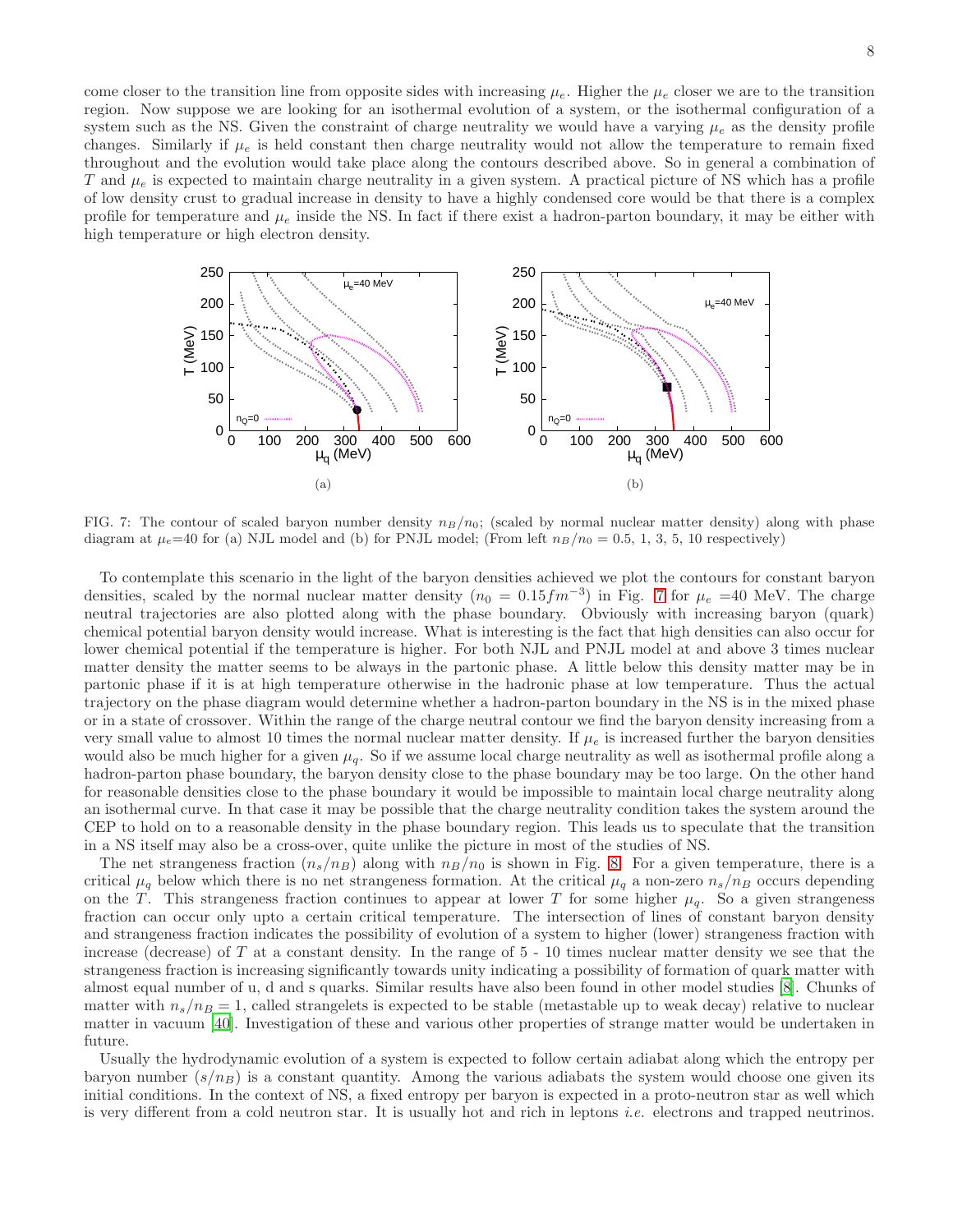

<span id="page-8-2"></span>FIG. 8: The contour of net strangeness fraction  $(n_s/n_B)$  along with  $n_B/n_0$  at  $\mu_e=40$  for (a) NJL model and (b) PNJL model; the values of  $n_B/n_0$  are 0.5, 1, 3, 5 and 10 (from left).

<span id="page-8-3"></span><span id="page-8-0"></span>

<span id="page-8-5"></span><span id="page-8-4"></span><span id="page-8-1"></span>FIG. 9: The isentropic trajectories along with phase diagram for (a) at  $\mu_e=0$ , 2+1-flavor PNJL, (b) at  $\mu_e=40$ , 2+1-flavor PNJL, (c) at  $\mu_e=0$ , 2-flavor PNJL and (d) at  $\mu_e=40$ , 2+1-flavor NJL model.  $s/n_B=300,100,30,10,5,3.5$  (from left).

Few seconds after birth, the matter in the core of a hot NS has almost constant lepton fraction (0.3 -0.4) and entropy per baryon (1 - 2, in units of Boltzmann constant) [\[41](#page-11-12), [42](#page-11-13)]. The question as to whether the later evolution of the NS can be described to be one close to an adiabat is a matter of debate. On the other hand the commonly used approach of an isothermal evolution looks not quite favorable according to the above discussion on charge neutrality condition.

The behavior of  $s/n_B$  in a plasma and in a hadron gas was analyzed within the framework of an extended Bag model by [\[43](#page-11-14)]. A case study of such adiabats was done in NJL model in [\[44\]](#page-11-15). It was found that unlike the prescription of adiabats meeting at the CEP given by [\[45\]](#page-11-16), they meet close to the critical value of  $\mu_q$  at  $T=0$  which is incidentally equal to the constituent quark mass  $M_{vac}$  in the model in vacuum. It was argued in [\[44\]](#page-11-15) that as  $T \to 0$ ,  $s \to 0$  by the third law of thermodynamics. Hence in order to keep  $s/n_B$  constant,  $n_B$  should go to zero. This condition is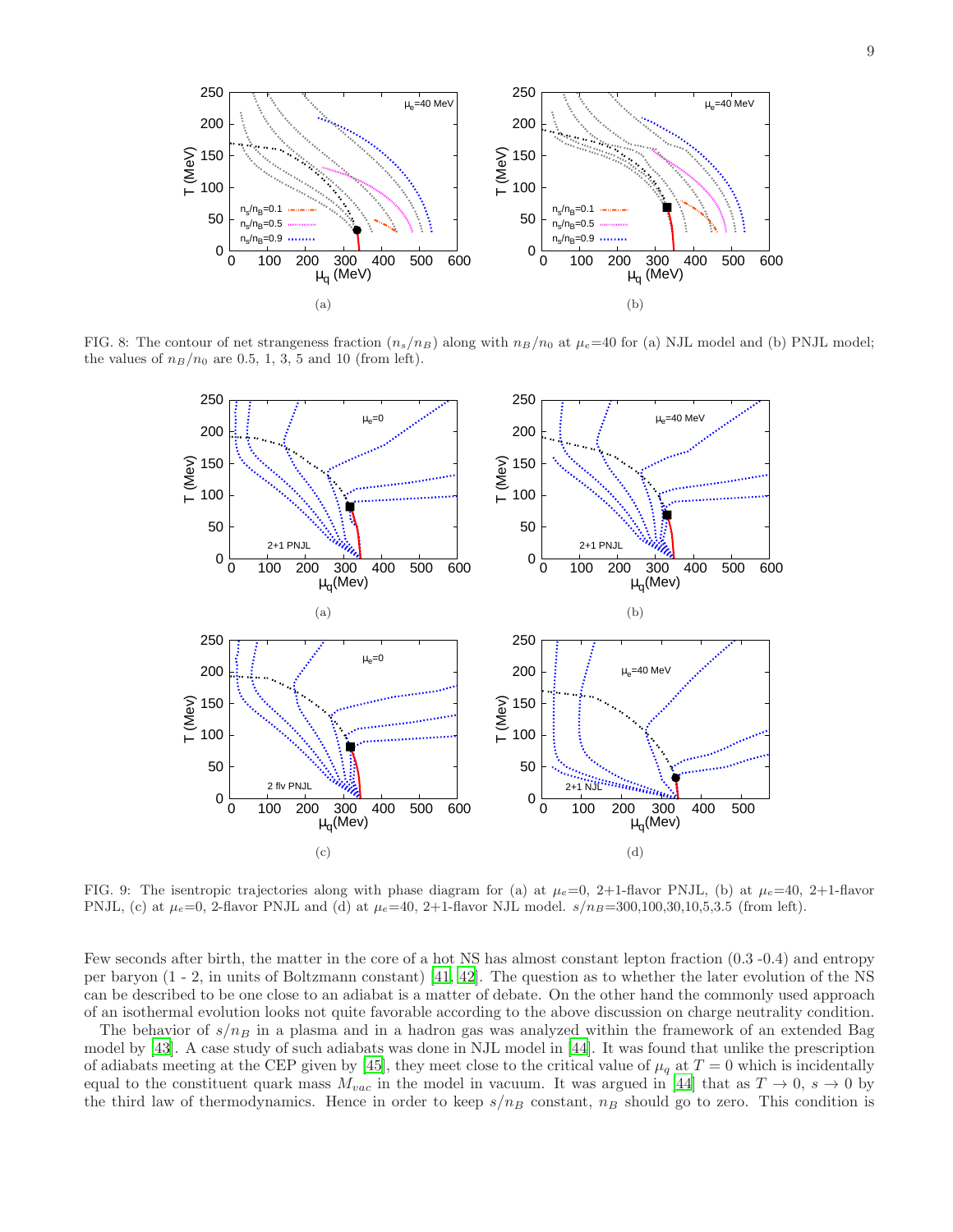satisfied when  $\mu_q = M_{vac}$  of the theory. These authors also found similar results for the linear sigma model. In the PNJL model the introduction of Polyakov loop produced a slight change in the configuration of the adiabats [\[46\]](#page-11-17). The constraint on the strangeness number to be zero also was found not to have a very significant effect [\[47\]](#page-11-18).

The corresponding picture of isentropic trajectories with the condition of  $\beta$ –equilibrium is shown in Fig. [9.](#page-8-1) Four cases are depicted here. Fig. [9\(a\)](#page-8-2) and Fig. [9\(b\)](#page-8-3) show the cases with 2+1 PNJL model at  $\mu_e = 0$  MeV and  $\mu_e = 40$ MeV respectively. From these two figures we find that the electron density does not have a significant effect on the isentropic trajectories. This means that the quark degrees of freedom seem to have dominant effect in entropy over the electrons. The case with  $n_s = 0$ , *i.e.* effectively for a 2-flavor system is shown in Fig. [9\(c\).](#page-8-4) In general the situation is similar. For small  $\mu_q$  there is almost no change in Fig. [9\(c\)](#page-8-4) and Fig. [9\(a\)](#page-8-2) as both the cases are identical to 2 flavors. At intermediate values strange quarks start to pop out. Now the contours in Fig. [9\(c\)](#page-8-4) appear to be shifted and bent towards higher  $\mu_q$ . This is because for 2 flavors, a given baryon number density appears at a higher  $\mu_q$  than that for 2+1 flavors. Hence to get a fixed  $s/n_B$  the  $\mu_q$  required is also higher. At even higher  $\mu_q$  the thermal effects are negligible and hence  $s/n_B$  become almost independent of the degrees of freedom. Thus again the contours become identical.

The results in the NJL model are significantly different from that of the PNJL model as can be seen by comparing the PNJL results with that of the NJL model shown in Fig. [9\(d\).](#page-8-5) Even for low T and  $\mu_q$  there is a significant entropy generation as there is no Polyakov loop to subdue the same. Similar differences continue to appear even in the partonic phase.

Considering a system that has been compressed to a few times the nuclear matter density it can try to relax back to lower densities along the adiabats. Interestingly the isentropic trajectories in the high density domain seem to behave as isothermals in the PNJL model. However as soon as the system converts into the hadronic phase, the adiabats drive it to a steep fall in temperature. We would like to mention that for a hadronic proto neutron star with beta-equilibrated nuclear matter with nucleons and leptons in the stellar core, the EOS evaluated in Bruckner−Bethe−Goldstone theory, was found to be similar for both isothermal and isentropic profiles [\[48\]](#page-11-19).

In Ref.[\[49](#page-11-20)] isentropic trajectories were obtained in PNJL model without the constraint of  $\beta$ - equilibrium, for two different sets of parameters corresponding to an ultraviolet cutoff in the zero temperature integrals only (case I) and the same in all integrals (Case II). Here we considered only the first case for regularisation and find similar results.

While the possibility that a neutron star can be described using adiabatic conditions is a point to be pondered about, we note here that an excursion of the phase diagram of a  $\beta$ -equilibrated matter is highly possible even in heavy-ion collisions to some extent. This is because both the isentropic lines as well as the characteristics of the phase boundary are quite similar for a wide variation of  $\mu_e$  and  $\mu_q$ . At the same time one should remember that in the laboratory conditions  $n_s$  is strictly zero. Anyway if a system is found to have travelled along an adiabat with  $s/n_B \simeq$ 3 to 4, it has most probably traversed close to the CEP. One can therefore try to correlate different observables like the enhancement of fluctuations of conserved charges and  $s/n_B$  to be in the above range to study the approach towards the CEP in heavy-ion collisions.

#### <span id="page-9-0"></span>IV. SUMMARY AND CONCLUSION

In this paper we have studied the 2+1 flavor strongly interacting matter under the condition of  $\beta$ −equilibrium. We have presented a comparative study of NJL versus PNJL model. The phase diagrams in these two models are broadly similar, but quantitatively somewhat different. The presence of the Polyakov loop delays the transition for larger values of temperature for a given quark chemical potential. As a result the CEP in the PNJL model is almost twice as hot as that in the NJL model. We have illustrated characteristics of the phase diagram with the behavior of some thermodynamic quantities like the constituent mass, compressibility, specific heat, speed of sound and the equation of state for  $\mu_e = 0$  MeV and  $\mu_e = 40$  MeV at T=50 MeV. We found striking differences between the NJL and PNJL model in terms of the softness of the equation of state in the hadronic and partonic phases.

The behavior of electric charge and baryon densities in the two models also differ in the hadronic phases to some extent. The differences become less with increasing electron density. We explained how the charge neutral trajectory is important in deciding the path along which the core of NS can change from hadronic to quark phase. For all values of  $\mu_e$  we find that the contours are all closed ones and give a restricted range of temperature and densities that are allowed. We speculated a possible scenario in which the quark-hadron transition in a NS would be a crossover. Again the baryon density contours seemed to suggest that if a system has baryon density three times the nuclear matter density it is quite surely in the partonic phase. We also found that the strangeness fraction increases steadily with increasing baryon density implying a possibility of having a strange NS.

The isentropic trajectories were obtained along which a system in hydrodynamic equilibrium is expected to evolve. The adiabats flow down from high temperature and low density towards low temperature and  $\mu_q = M_{vac}$ , the constituent quark mass in vacuum. The adiabats then steeply rise along the transition line, thereafter goes towards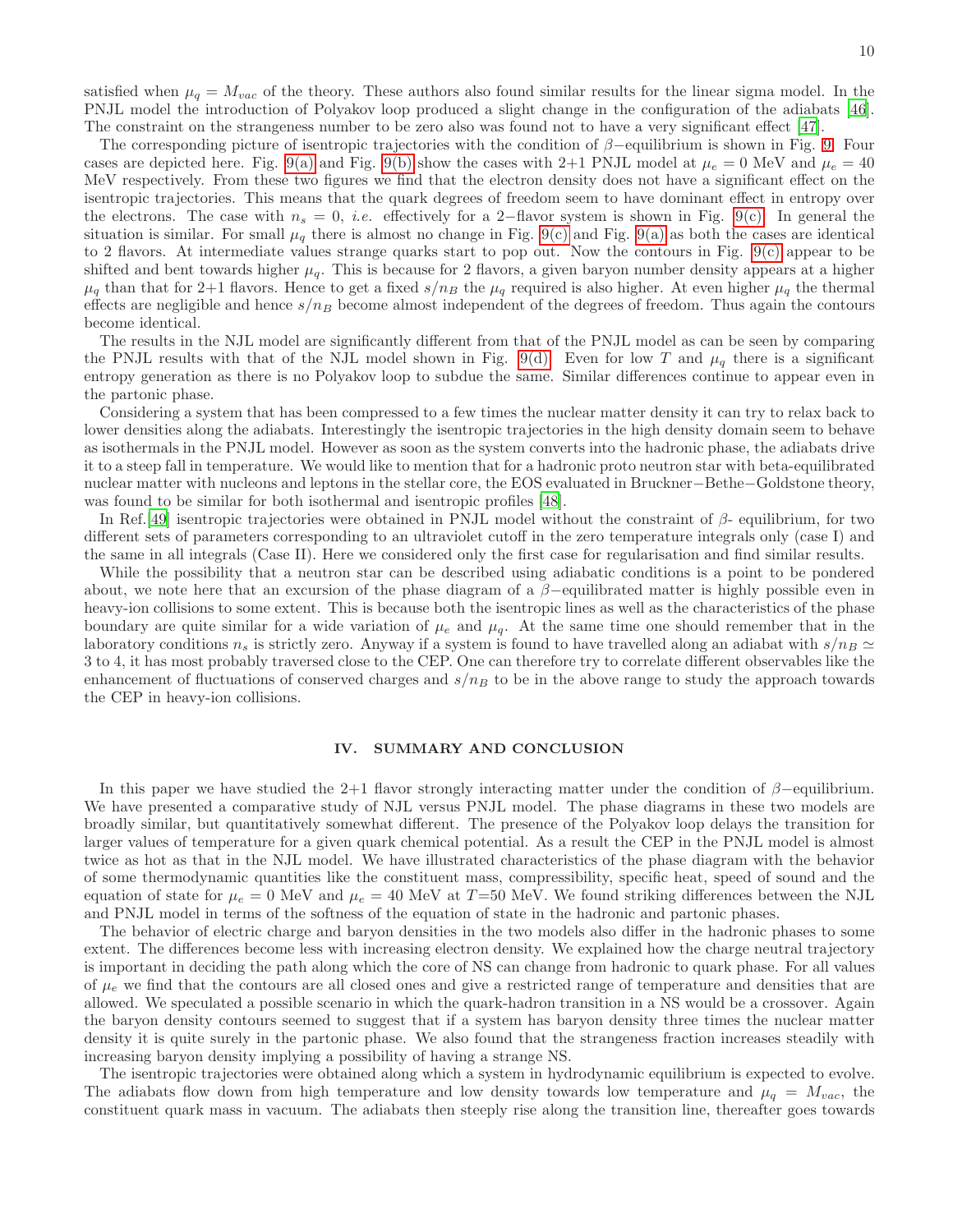higher densities with almost a constant slope. For small  $s/n_B$  ratio the slope is so small that the isentropic trajectories almost become isothermal trajectories as well.

To summarize the scenario inside neutron stars we note that inside a newly born NS the temperature drops very quickly and gives rise to a system of low temperature nucleonic matter which may also be populated by hyperons and strange baryons due to high density near the core. The star is assumed to be  $\beta$ -equilibrated and charge neutral. Now it is possible that due to some reason, e.g. sudden spin down, this nucleonic matter will start getting converted to predominantly two flavor quark matter within strong interaction time scale. This transition would start at the center and a conversion front moving outward will convert much of the central region of the star. Along the path of the conversion front, each point inside the star may lie on an isentropic trajectory. Gradually this system of predominantly 2 flavor quark matter will get converted to strange quark matter through weak interactions and finally a β−equilibrated charge neutral strange quark matter will be produced. The strangeness production occurs mainly through non-leptonic decay [\[33\]](#page-11-4), the system is expected to lie on a constant density line and move towards the point with highest strangeness possible at that density. Finally the semi-leptonic processes will take over and system will then evolve along a  $\beta$ -equilibrated charge neutral contour.

The natural extension of the work is to obtain the detailed evolution of a family of neutron stars starting with different initial conditions and gravity effects incorporated. We hope to report the study in a future publication. It would also be important to consider colored exotic states like diquarks [\[50\]](#page-11-21) that may arise at high densities.

# V. ACKNOWLEDGEMENT

S.M would like to thank CSIR for financial support. A.B. thanks UGC (DRS & UPE) and DST for support. R.R. thanks DST for support. We would like to thank Anirban Lahiri, Paramita Deb and Sibaji Raha for useful discussion and comments.

- <span id="page-10-0"></span>[1] Berndt Müller, The Physics of Quark Gluon Plasma, Lecture Notes in Physics (Springer Publication) 225, 1 (1985).
- <span id="page-10-1"></span>[2] K. Rajagopal and F. Wilczek, At the frontier of particle physics / Handbook of QCD (World Scientific), 3, 2061 (2001) (arXiv: hep-ph/0011333).
- [3] D. Blaschke, J. Berdermann, R. Lastowiecki, Prog. Theor. Phys. Suppl. 186, 81 (2010).
- <span id="page-10-2"></span>[4] N. K. Glendenning, J. Phys. **G 23**, 2013 (1997).
- <span id="page-10-3"></span>[5] J. Schaffner-Bielich, PoS (CPOD07), 062 (2007) [\(arXiv:0709.1043\)](http://arxiv.org/abs/0709.1043).
- <span id="page-10-4"></span>[6] G. F. Burgio, M. Baldo, P. K. Sahu, A. B. Santra and H.-J.Schulze, Phys. Lett. B526, 19 (2002); G. F. Burgio, M. Baldo, P. K. Sahu, and H.-J. Schulze, Phys. Rev. C66, 025802 (2002).
- <span id="page-10-5"></span>[7] M. Alford, M. Brady, M. Paris and S. Reddy, Astrophys. J. 629 969 (2005).
- <span id="page-10-6"></span>[8] S. K. Ghosh and P. K. Sahu, Int. J. Mod. Phys. E 2 575 (1993).
- <span id="page-10-7"></span>[9] S. K. Ghosh, S. C. Phatak and P. K. Sahu, Z. Phys. A 352 457 (1995).
- <span id="page-10-8"></span>[10] M. Buballa, Phys. Rept. **407**, 205 (2005).
- <span id="page-10-9"></span>[11] M. Baldo, M. Buballa, G. F. Burgio, F. Neumann, M. Oertel and H.-J. Schulze, Phys. Lett. B 562, 153 (2003) and references therein.
- <span id="page-10-10"></span>[12] K. Schertler, S. Leupold and J. Schaffner-Bielich, Phys. Rev. C 60, 025801 (1999).
- <span id="page-10-11"></span>[13] M. Baldo, G. F. Burgio, P. Castorina, S. Plumari, D. Zappala, Phys. Rev. C 75, 035804 (2007).
- <span id="page-10-12"></span>[14] C. Ratti, M. A. Thaler and W. Weise, Phys. Rev. **D 73**, 014019 (2006).
- [15] S. K. Ghosh, T. K. Mukherjee, M. G. Mustafa and R. Ray Phys. Rev. D 73, 114007 (2006).
- <span id="page-10-13"></span>[16] S. Mukherjee, M. G. Mustafa and R. Ray, Phys. Rev. D 75, 094015 (2007); S. K. Ghosh, T. K. Mukherjee, M. G. Mustafa and R. Ray, Phys. Rev. D 77, 094024 (2008).
- <span id="page-10-14"></span>[17] A. Bhattacharyya, P. Deb, S. K. Ghosh and R. Ray, Phys. Rev. D 82, 014021 (2010).
- <span id="page-10-15"></span>[18] A. Bhattacharyya, P. Deb, A. Lahiri and R. Ray, Phys. Rev. D 82, 114028 (2010); *ibid* D 83, 014011 (2011).
- <span id="page-10-16"></span>[19] S. B. Ruster, V. Werth, M. Buballa, I. A. Shovkovy and D. H. Rischke, Phys. Rev. D 72, 034004 (2005).
- <span id="page-10-17"></span>[20] M. Hanauske, L. M. Satarov, I. N. Mishustin and H. Stöcker, and W. Greiner, Phys. Rev.  $D$  64, 043005 (2001).
- <span id="page-10-18"></span>[21] P. Costa, M. C. Ruivo, Yu. L. Kalinovsky and C. A. de Sousa, Phys. Rev. C 70, 025204 (2004).
- <span id="page-10-19"></span>[22] P. Costa, M. C. Ruivo and Yu. L. Kalinovsky, Phys. Lett. B 560, 171 (2003).
- <span id="page-10-20"></span>[23] J. A. Pons, J. A. Miralles, M. Prakash and J. M. Lattimer, Astrophys. J. 553, 382 (2001).
- <span id="page-10-21"></span>[24] D. G. Yakovlev and C. J. Pethick, Ann. Rev. Astron. Astrophys. 42, 169 (2004).
- <span id="page-10-22"></span>[25] D. G. Yakovlev, O. Y. Gnedin, M. E. Gusakov, A. D. Kaminker, K. P. Levenfish and A. Y. Potekhin, Nucl. Phys. A 752, 590 (2005) .
- <span id="page-10-23"></span>[26] J. M. Lattimer and M. Prakash, Astrophys. J. 550, 426 (2001).
- <span id="page-10-24"></span>[27] A. Bhattacharyya, I. N. Mishustin and W. Greiner, J. Phys. **G 37**, 025201 (2010).
- <span id="page-10-25"></span>[28] I. N. Mishustin, M. Hanauske, A. Bhattacharyya, L. M. Satarov, H. Stoecker and W. Greiner, Phys. Lett. **B 552**, 1 (2003).